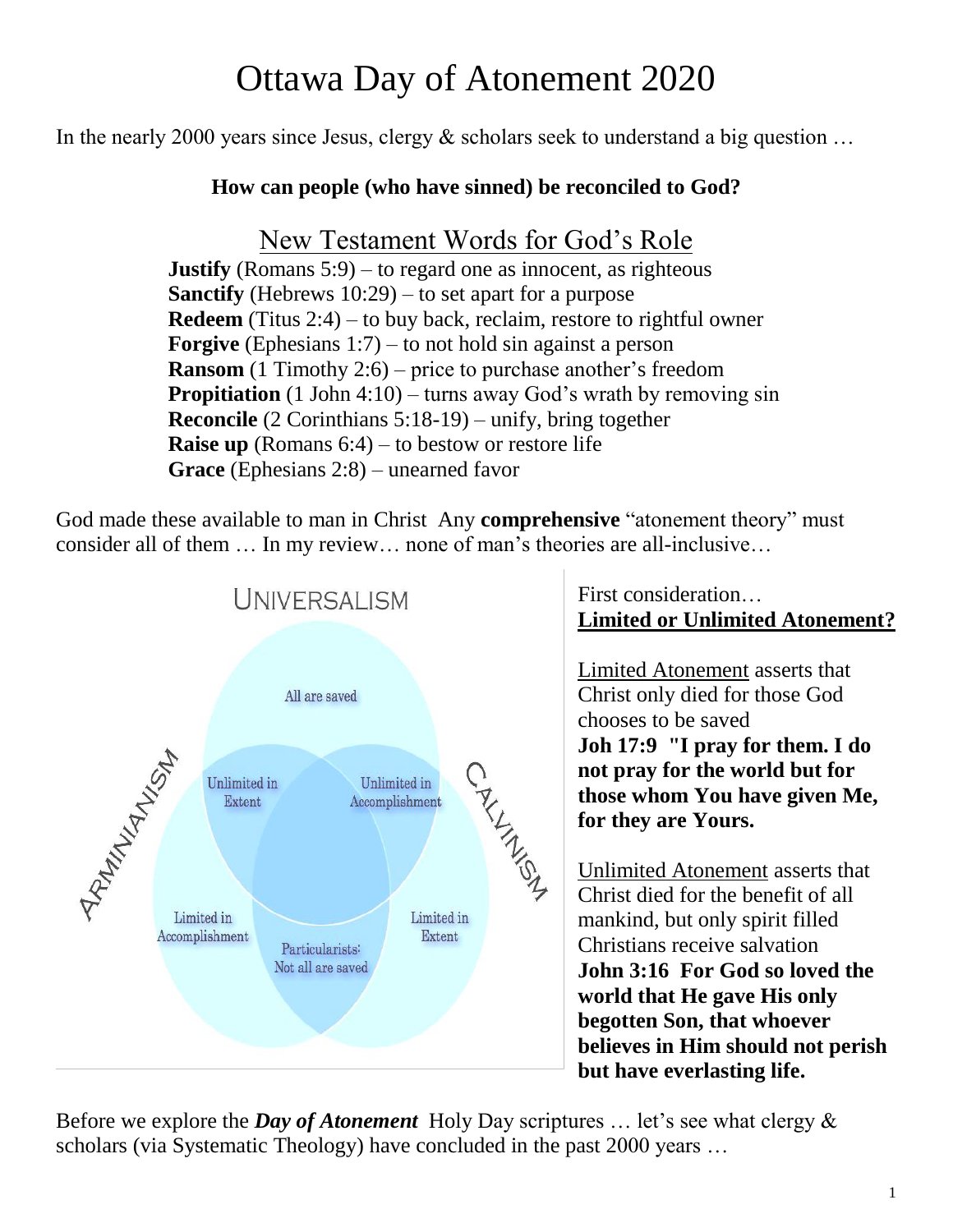## Theories *(Aspects, Focuses)* of the Atonement

## **1.** The **Recapitulation Theory** of the Atonement

Recap = To *go over again* the chief points

The fully divine Christ become fully man in order to go through all the stages of human life, where He resisted all temptations, died, and arose a victor over death and the devil. [Hence,] all the benefits of Christ's victory are available through participation in him.

Rom 5:18 Therefore, as through one man's (*Adam's*) offense judgment came to all men, resulting in condemnation, even so through one Man's (*Jesus'*) righteous act the free gift came to all men, resulting in justification of life.

Rom 5:19 For as by one man's (*Adam's*) disobedience many were made sinners, so also by one Man's (*Jesus'*) obedience many will be made righteous.

Rom 5:20 Moreover the law entered that the offense might abound. But where sin abounded, grace abounded much more,

Rom 5:21 so that as sin reigned in death, even so grace might reign through righteousness to eternal life through Jesus Christ our Lord.



1Co 15:45 And so it is written, "THE FIRST MAN ADAM BECAME A LIVING BEING." The last Adam became a life-giving spirit.

1Co 15:46 However, the spiritual is not first, but the natural, and afterward the spiritual.

1Co 15:47 The first man was of the earth, made of dust; the second Man is the Lord from heaven.

1Co 15:48 As was the man of dust, so also are those who are made of dust; and as is the heavenly Man, so also are those who are heavenly.

1Co 15:49 And as we have borne the image of the man of dust, we shall also bear the image of the heavenly Man.

## **2.** The **Ransom Theory** of the Atonement

This view proposes that Christ's death was paid to Satan? (to God?) to purchase human beings, who



were captive to sin. (ie Satan is "god of this age"  $2Cor 4:4...$  holding humans under his sway)

**2Co 4:4** The god of this age has blinded the minds of unbelievers…

Mar 10:45 For even the Son of Man did not come to be served, but to serve, and to give His life a ransom for many."

**1Ti 2:6** (*Jesus*) who gave himself as a ransom for all people. This has now been witnessed to at the proper time.

Rom 3:24 … through the redemption that is in Christ Jesus, Rom 3:25 whom God set forth as a propitiation (*appease, regain favor*) by His blood, through faith…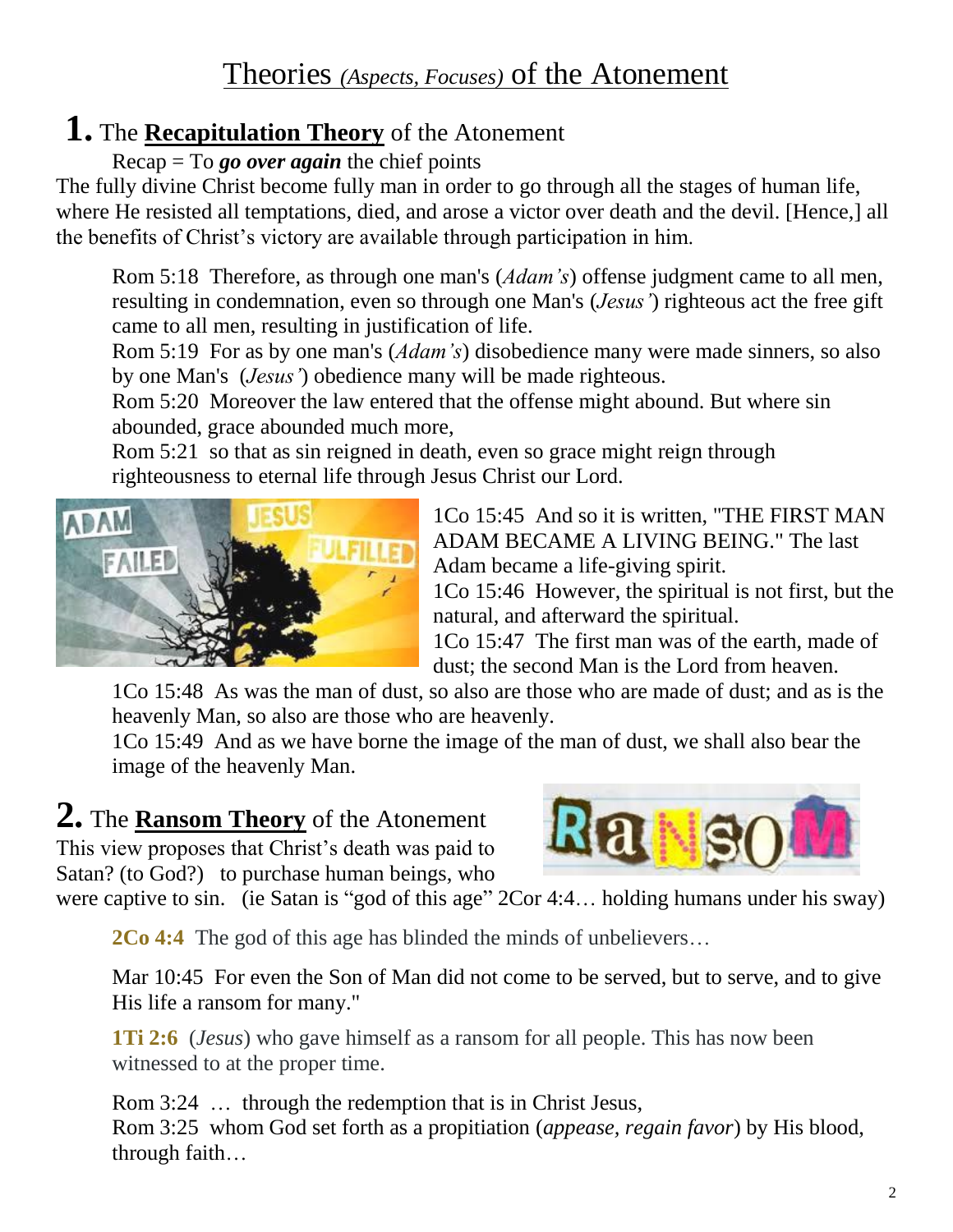### **Figure 1: Theories of Atonement**

| <b>Recapitulation</b>                             | <b>Christ retraced the life of Adam and succeeded</b><br>where Adam failed.                               |
|---------------------------------------------------|-----------------------------------------------------------------------------------------------------------|
| <b>Ransom</b>                                     | Christ paid the ransom to set humanity free of<br>Satan's power.                                          |
| <b>Christus Victor</b>                            | Christ destroyed the hold of sin, death, and Satan<br>over humanity.<br>Roman Catholic                    |
| <b>Satisfaction</b>                               | Christ satisfied sin's offense to the Father's honor.                                                     |
| <b>Penal Substitution</b>                         | Christ bears the legal penalty for each individual's<br>Most Protestants<br>sin.                          |
| <b>Governmental</b><br>Religious Liberals         | Christ death on the cross is simply the way God<br>has chosen to administer the present dispensation.     |
| Moral Influence                                   | Christ suffering elevates the behavior of individuals<br>by making uplifting claims on their consciences. |
| <b>Therapeutic/Sacramental</b>                    | <b>Christ reconciles humanity to God, not God to</b><br>humanity.                                         |
| <b>Mimetic/Incarnational</b><br>Jesus in Lk 22:20 | God and humanity have acted out their enmity in<br>Christ.                                                |
| <b>Covenant Restoration</b>                       | God working through Christ has renewed/restored<br>His covenant with Israel/humanity.                     |

## **3.** The **Moral-Example (Moral-Influence) Theory** of Atonement

Christ's life &death provided an **example** of faith and obedience **that inspires** others to be obedient to God.

1Pe 2:21 For to this you were called, because Christ also suffered for us, **leaving us an example**, that you should follow His steps:

…

1Pe 2:24 who Himself bore our sins in His own body on the tree, that we, having **died** to sins, might **live** for righteousness—by whose stripes you were healed.

Rom 5:17 For if, by the trespass of the one man, death reigned through that one man, how much more will those who receive **God's abundant provision of grace** and of the **gift of righteousness** reign in life through the one man, Jesus Christ!

Rom 5:18 Consequently, just as one trespass resulted in condemnation for all people, so also **one righteous act resulted in justification and life** for all people.

Rom 5:19 For just as through the disobedience of the one man the many were made sinners, so also through the **obedience of the one man** the many will be made righteous.

No sort of payment to God was required.

## **4.** The **Optimal-Satisfaction Theory** of Atonement

God is not an accountant, adding up our sins that must be paid for, but instead is a parent wanting to forgive us while also desiring to change us so that we will not choose evil again. Christ's death caused God to be satisfied on behalf of our sins. God could have forgiven us without Christ's death, however, there was no better or more fitting way to satisfy God than with the death of Christ.

Luk 19:10 For the Son of Man came to seek and to save the lost."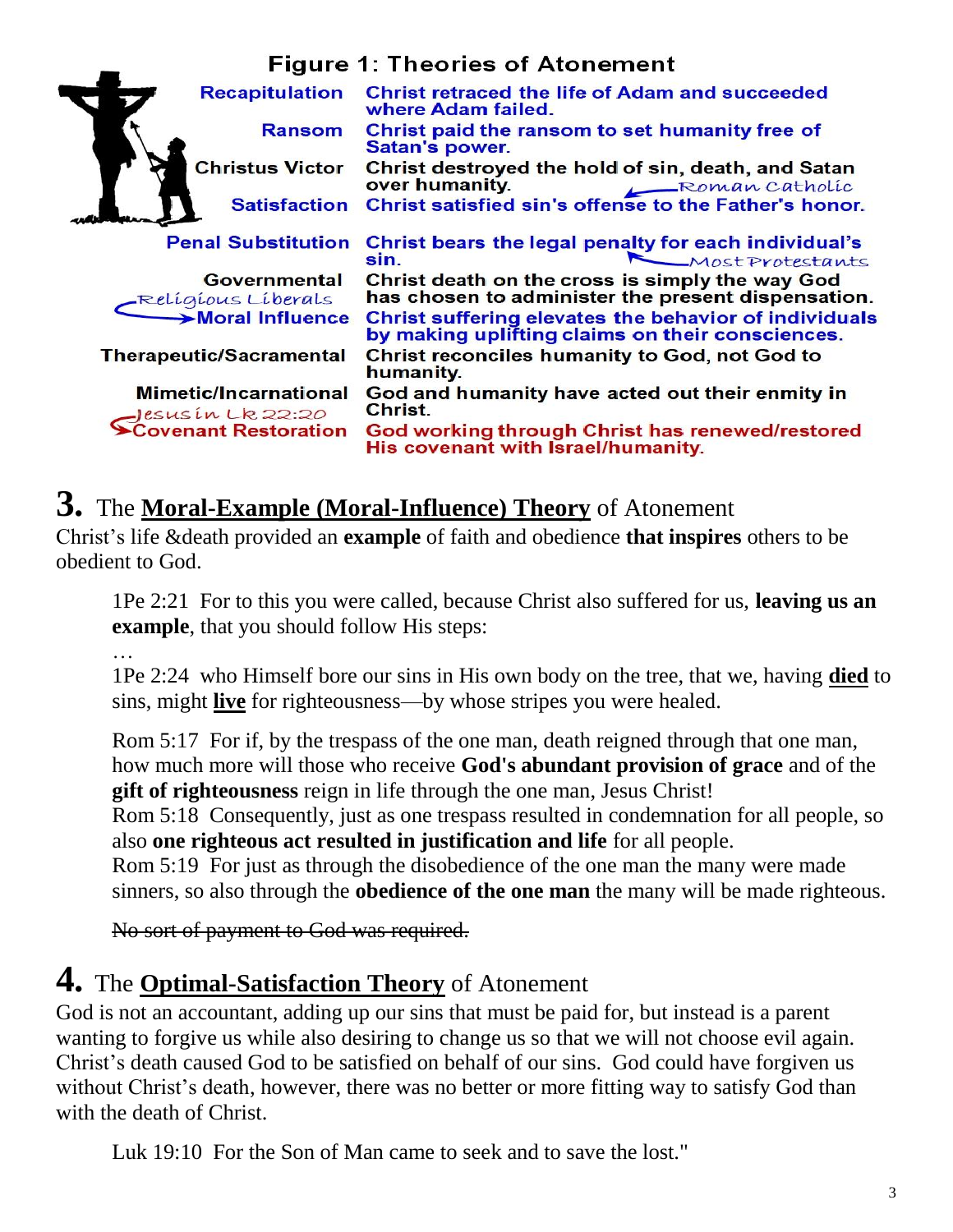## **5.** The **Necessary-Satisfaction Theory** of Atonement

Affirms that it was necessary for God's offended justice and honor be satisfied by a **penalty only Christ could pay**. Since God was offended, it was God who must be compensated.

1Jn 2:1 My dear children, I write this to you so that you will not sin. But if anybody does sin, we **have an advocate** with the Father--Jesus Christ, the Righteous One. 1Jn 2:2 He is the **atoning sacrifice** for our sins, and not only for ours but also for the sins of the whole world.

Mar 10:45 For even the Son of Man did not come to be served, but to serve, and to give His life a ransom for many."

Rom 3:24 ... through the redemption that is in Christ Jesus,

Rom 3:25 whom God set forth as a propitiation (*appease, regain favor*) by His blood, through faith…

## **Various Views of the Atonement**

| <b>Theories</b>            | God's<br><b>Attribute</b> | <b>Basic Goal</b>                  | <b>Object</b>       | <b>Key</b><br><b>Verses</b> | <b>Propone</b><br>nt |
|----------------------------|---------------------------|------------------------------------|---------------------|-----------------------------|----------------------|
| Recapitu-<br>lation        | Omni-<br>potence          | Reverse the<br>Fall                | Satan               | Romans<br>$5:15-21$         | Irenaeus             |
| Ransom                     | Wisdom                    | Defeat Satan                       | Satan               | Mark 10:45                  | Origen               |
| Moral-<br>Example          | Love                      | Show God's<br>love                 | <b>Humanit</b><br>y | Romans<br>$5:8;5:17-$<br>19 | Pelagius,<br>Abelard |
| Necessary-<br>Satisfaction | Majesty                   | Pay the debt<br>of sin             | God                 | 1 John $2:1$                | Anselm               |
| Optimal-<br>Satisfaction   | Mercy                     | Restore the<br>sinner              | Humanit<br>У        | Luke 19:10                  | Aquinas              |
| Substitutio<br>n           | Justice                   | Appease<br>wrath, release<br>mercy | God                 | Isaiah<br>42:21             | Calvin               |
| Govern-<br>mental          | Sovereignt<br>У           | Keep moral<br>order                | God and<br>humanity | Isaiah<br>42:21             | Grotius              |

## **6.** The **Substitution Theory** of Atonement

Satisfaction of God must be accomplished, but not just because God's honor has been offended but also because His absolute justice has been violated, and therefore, a substitution for our sins had to be made by the sinless Son of God.

Rom 5:10 For if when we were enemies we were **reconciled** to God through the death of His Son, much more, having been reconciled, we shall be saved by His life.

Gal 3:10 For as many as are of the works of the law are under the curse; for it is written, "CURSED IS EVERYONE WHO DOES NOT CONTINUE IN ALL THINGS WHICH ARE WRITTEN IN THE BOOK OF THE LAW, TO DO THEM."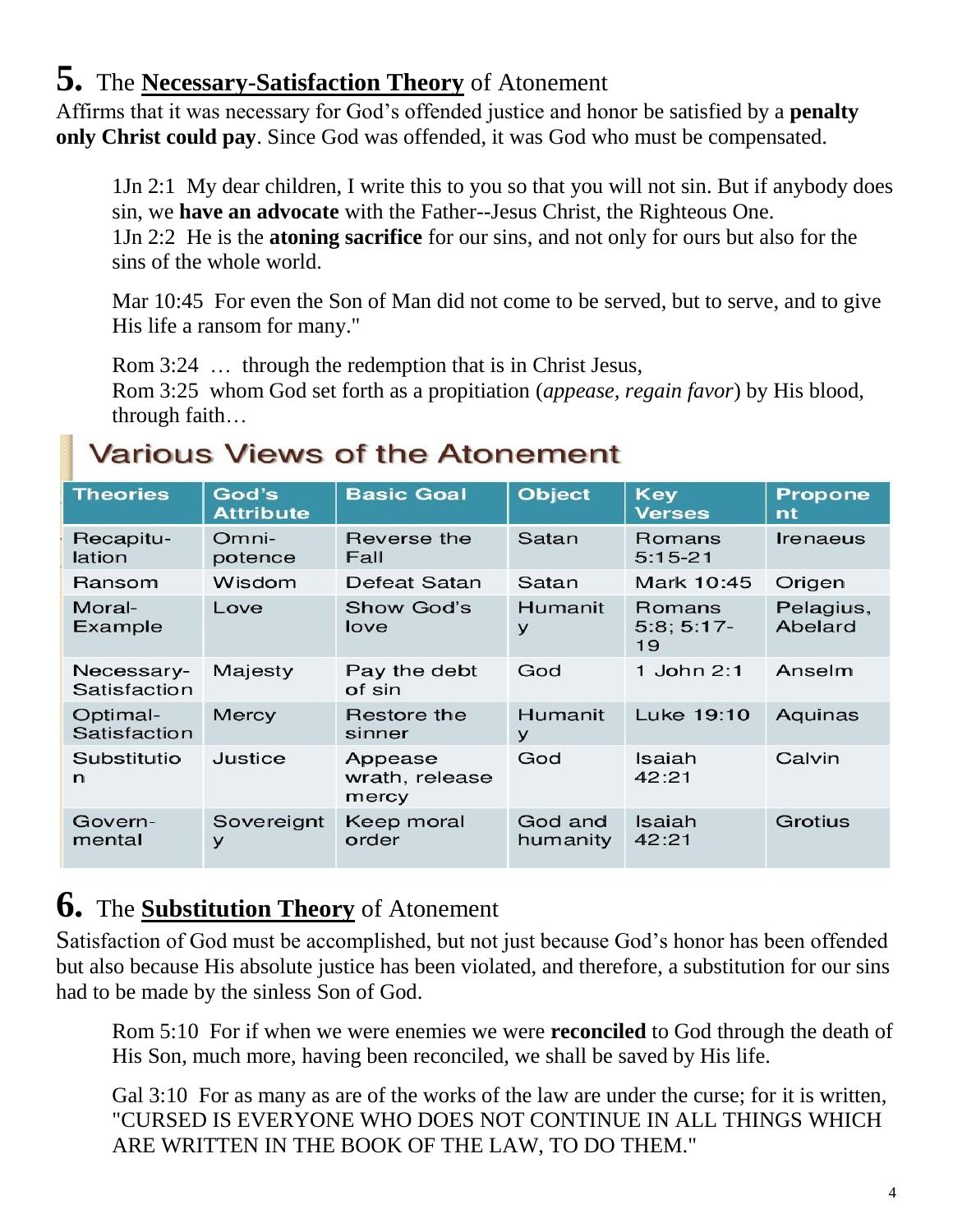#### 5

## **7.** The **Governmental Theory** of Atonement

Hugo Grotius (1583-1645) reacting to the moral-example view—which he felt lacked an emphasis upon God's justice and holiness— formulated this theory. His argument is that in His holiness, God has established laws to which sin is in opposition. Grotius argued that any violation of these laws was a serious matter. The model follows this progression: God, as a sovereign ruler, has the right to punish sin, which is inherently deserving of punishment, but it is not mandatory that He do so. Love is God's dominant attribute. He desires to forgive sins, but He wishes to do it in such a way as to maintain His moral government. Just as a creditor may cancel a debt is he chooses, God taking into account the best interest of humanity, sent Christ do die for our sins. The death of Christ was not a payment, but a substitute for the penalty. Christ's sacrifice demonstrated that God's justice will require us to suffer if we continue in sin.

## **8.** The **Mystical Theory** of Atonement

Christ is the absolute unity of divinity & humanity … Salvation is a mystical union with God in Christ.

Col 1:19 For God was pleased to have **all his fullness dwell in Him**,

Col 1:20 and through him to **reconcile** to himself all things, whether things on earth or things in heaven, by making peace through his blood, shed on the cross.

Eph 4:3 endeavoring to keep the unity of the Spirit in the bond of peace.

Eph 4:4 There is one body and one Spirit, just as you were called in one hope of your calling

### **9. Covenant Restoration Theory** of Atonement

God working through Jesus has renewed/restored His Covenant with Israel/humanity.

Luk 22:20 In the same way, after the supper he took the cup, saying, "This cup is the **new covenant in my blood**, which is poured out for you.

**====================================**

### **The Day of Atonement**

Lev 23:26-31 The LORD said to Moses, "The tenth day of this seventh month is the Day of Atonement. Hold a **sacred assembly** and **deny yourselves**, and present a food offering to the LORD. Do not do any work on that day, because it is the Day of Atonement, when atonement is made for you before the LORD your God. Those who do not deny themselves on that day must be **cut off from their people**. **I will destroy** from among their people anyone who does any work on that day. You shall do no work at all. This is to be a lasting ordinance for the generations to come, wherever you live. It is a day of **sabbath rest** for you, and you must deny yourselves. From the evening of the ninth day of the month until the following evening you are to observe your sabbath."

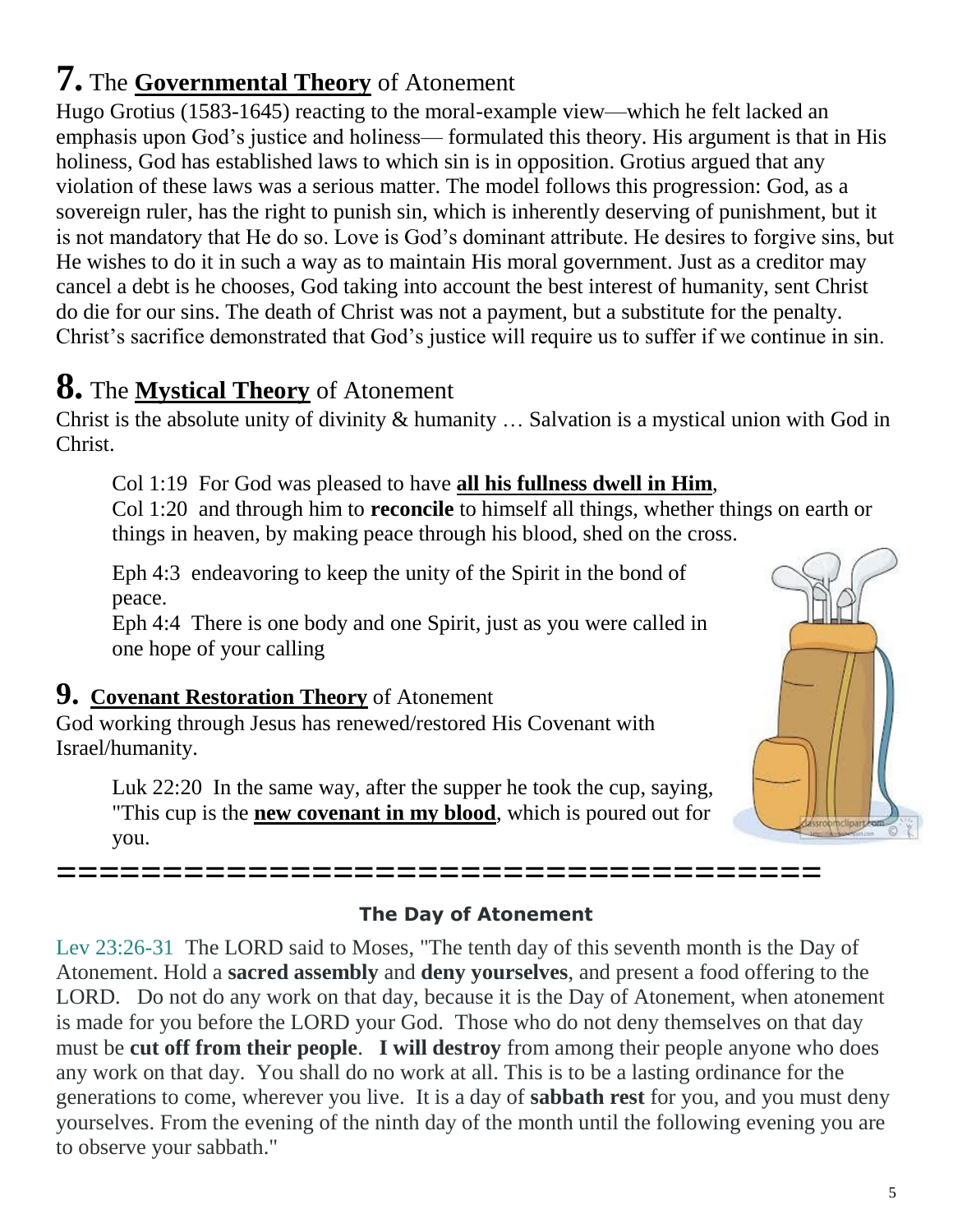### **The Day of Atonement**

Lev 16:2 The LORD said to Moses: "Tell your brother Aaron that he is **not to come whenever he chooses into the Most Holy Place** behind the curtain in front of the **atonement cover** (*mercy seat*) on the ark, or else **he will die**. For I will appear in the cloud over the atonement cover.

Lev 16:3 "This is how Aaron is to enter the Most Holy Place: He must first bring a young bull for a sin offering and a ram for a burnt offering.

Lev 16:4 He is to put on the sacred linen tunic, with linen undergarments next to his body; he is to tie the linen sash around him and put on the linen turban. These are **sacred garments**; so he must bathe himself with water before he puts them on.

Lev 16:5 From the Israelite community he is to take **two male goats** for a sin offering and a ram for a burnt offering.

Lev 16:6 "Aaron is to offer the bull for his own **sin offering** to make **atonement for** 

### **himself** and his household.

Lev 16:7 Then he is to take the two goats and present them before the LORD at the entrance to the tent of meeting.

Lev 16:8 He is to **cast lots** for the two goats--one lot for the LORD and the other for the scapegoat.

Lev 16:9 Aaron shall bring the goat whose lot falls to the LORD and sacrifice it for a **sin offering.**

Lev 16:10 But the goat chosen by lot as the **scapegoat** shall be presented alive before the LORD **to be used for making atonement by sending it into the wilderness** as a scapegoat. Lev 16:11 "Aaron shall bring the bull for his own sin offering to make atonement for himself

and his household, and he is to slaughter the bull for his own sin offering.

Lev 16:12 He is to take a censer full of burning coals from the altar before the LORD and two handfuls of finely ground fragrant incense and take them behind the curtain.

Lev 16:13 He is to put the incense on the fire before the LORD, and the smoke of the incense will conceal the atonement cover above the tablets of the covenant law, **so that he will not die**.

Lev 16:14 He is to take some of the bull's blood and with his finger sprinkle it on the front of the **atonement cover**; then he shall sprinkle some of it with his finger seven times before the atonement cover.

Lev 16:15 "He shall then slaughter the goat for the **sin offering for the people** and take its blood behind the curtain and do with it as he did with the bull's blood: He shall sprinkle it on the atonement cover and in front of it.



Lev 16:16 In this way he will make **atonement for the Most Holy Place** because of the **uncleanness and rebellion of the Israelites**, **whatever their sins have been**. He is to do the same for the **tent of meeting**, which is among them in the midst of their uncleanness.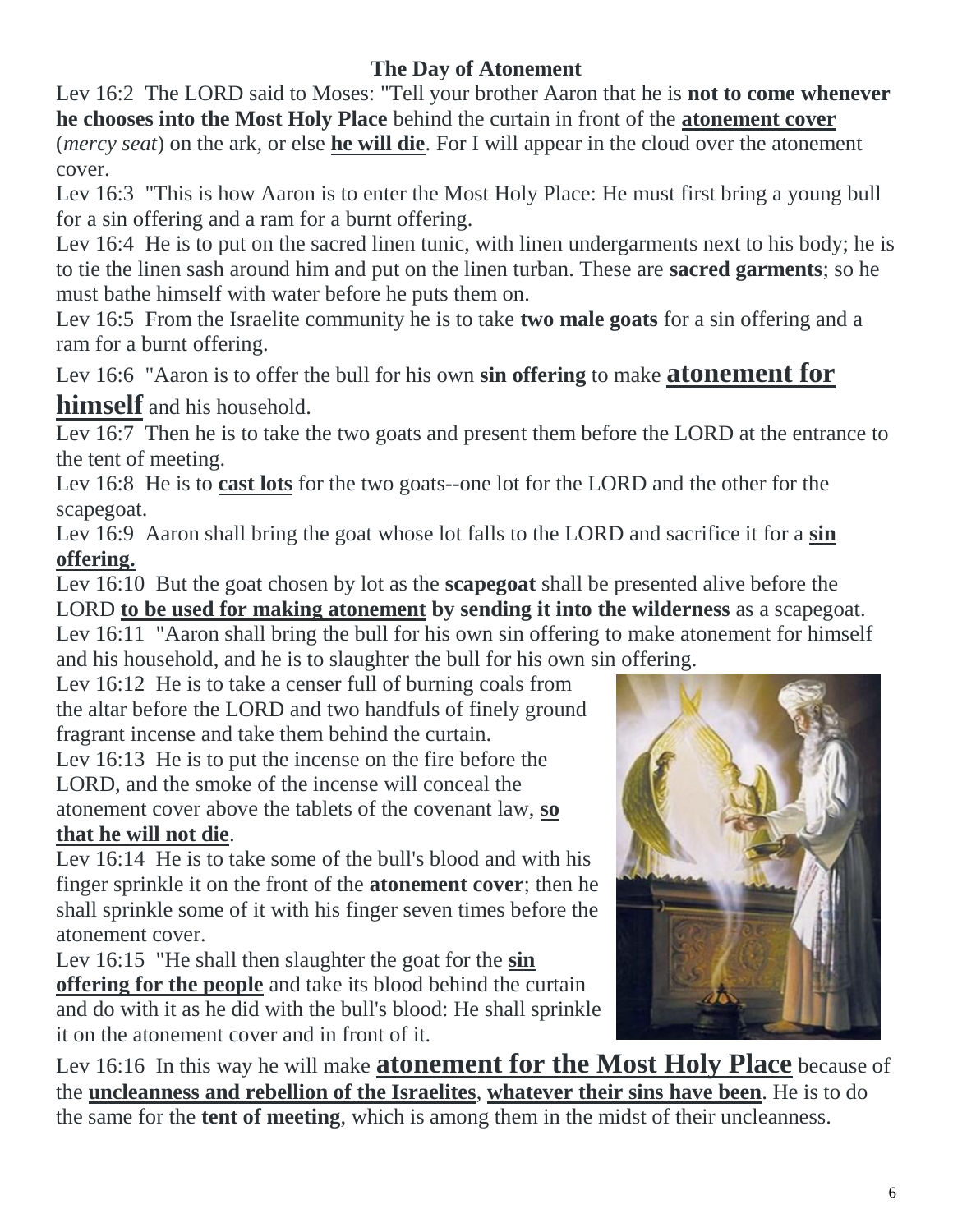Lev 16:17 No one is to be in the tent of meeting from the time Aaron goes in to make atonement in the Most Holy Place until he comes out, having made atonement for himself, his household and the whole community of Israel.

Lev 16:18 "Then he shall come out to **the altar** that is before the LORD and **make** 

**atonement for it**. He shall take some of the bull's blood and some of the goat's blood and put it on all the horns of the altar.

Lev 16:19 He shall sprinkle some of the blood on it with his finger seven times to cleanse it and to consecrate it **from the uncleanness of the Israelites**.



Lev 16:20 "When Aaron has finished making atonement for the Most Holy Place, the tent of meeting and the altar, he shall bring forward the live goat.

Lev 16:21 He is to **lay both hands on the head of the live goat and confess over it all the wickedness and rebellion of the Israelites--all their sins--and put them on the goat's head**. He shall send the goat away into the wilderness in the care of someone appointed for the task.

Lev 16:22 The goat will carry on itself all their sins to a remote place; and the man shall release it in the wilderness. Lev 16:23 "Then Aaron is to go into the tent of meeting and take off the linen garments he put on before he entered the Most Holy Place, and he is to leave them there. Lev 16:24 He shall bathe himself with water in the sanctuary area and put on his regular garments. Then he shall come out and sacrifice the burnt offering for himself and the burnt offering for the people, to make atonement for himself and for the people. Lev 16:25 He shall also burn the fat of the sin offering on the altar.

Lev 16:26 "The man who releases the goat as a scapegoat must wash his clothes and bathe himself with water; afterward he may come into the camp.

Lev 16:27 The bull and the goat for the sin offerings, whose blood was brought into the Most Holy Place to make atonement, must be taken outside the camp; their hides, flesh and intestines are to be burned up.

Lev 16:28 The man who burns them must wash his clothes and bathe himself with water; afterward he may come into the camp. Lev 16:29 "This is to be a **lasting ordinance for you**: On the tenth day of the seventh month you must deny yourselves and not do any work--whether native-born or a foreigner residing among you--

### **Lev 16:30 because on this day atonement will be made for you, to cleanse you. Then, before the LORD, you will be clean from all your sins.**

Lev 16:31 It is a day of sabbath rest, and you must deny yourselves; it is a lasting ordinance.

Lev 16:32 The priest who is anointed and ordained to succeed his father as high priest is to make atonement. He is to put on the sacred linen garments

Lev 16:33 and make atonement for the Most Holy Place, for the tent of meeting and the altar, and for the priests and all the members of the community.

Lev 16:34 "This is to be a lasting ordinance for you: **Atonement is to be made once a year for all the sins of the Israelites**." And it was done, as the LORD commanded Moses.

**Rev 20:1-3** And I saw an angel coming down out of heaven, having the key to the Abyss and holding in his hand a great chain. He seized the dragon, that ancient serpent, who is the devil, or Satan, and bound him for a thousand years. He threw him into the Abyss, and locked and sealed it over him, to keep him from deceiving the nations anymore until the thousand years were ended. After that, he must be set free for a short time.